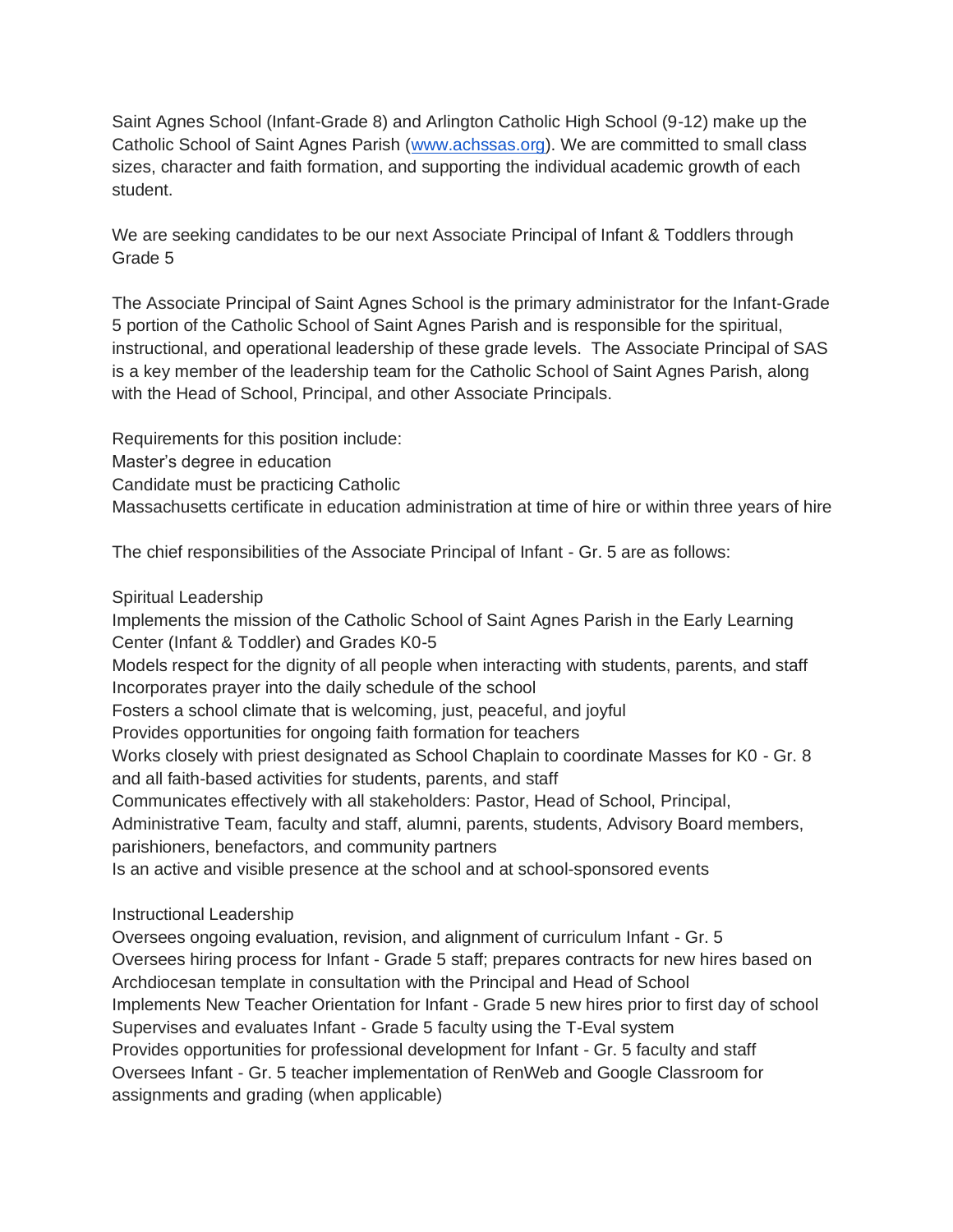Analyzes student NWEA MAP testing data and works with Gr. K2 - 5 teachers to make datainformed instructional decisions

Supports instructional technology needs of faculty and classroom integration in collaboration with technology support staff

Ensures diversity, equity, inclusion and excellence across all academic and co-curricular programs

Approves all Infant - Gr. 5 field trips and extra-curricular programming

Communicates and/or facilitates conferences with parents/guardians concerning behavior, discipline, attendance, tardiness, and academics as needed in collaboration with the K0-Gr. 5 guidance counselor

Operational Leadership

Reports to and is supervised/evaluated by the Head of School and Principal

Represents Infant - Grade 5 in the Infant-12 Administrative Team

Collaborates with Infant-12 Administrative Team regarding Student and Faculty Handbooks and all school policies

Assumes any duties as determined by the Pastor and/or Head of School and/or Principal Acts as first point of contact if immediate administrative intervention is required at the Early Learning Center or Saint Agnes School building (PreK - 8)

Oversees the Saint Agnes School building and Early Learning Center; collaborates with the Associate Principal for Operations as needed to support these facilities

Supports admission and enrollment processes with the Director of Enrollment, Assistant Director of Enrollment for PreK-5, and the Director of the Early Learning Center

Oversees student support with Nurse, Guidance Counselor, and Learning Center Director Oversees Infant - Gr. 5 discipline according to policies outlined in Student Handbook Arranges for day-of teacher coverage for Infant - Gr. 5 as needed (SAS Secretary arranges when advance notice is given)

Collaborates with the Administrative Team to create annual calendar and schedule Assists the Principal and Finance and Operations Manager to maintain school budget and assists with overseeing school finances

Collaborates with Principal and Director of Enrollment to advocate with Catholic Schools Foundation on behalf of families in need of financial aid; assists with completing appropriate applications as needed

Collaborates with other North Region Catholic elementary school principals Complies with all expectations from the Archdiocese of Boston Catholic Schools Office, including but not limited to:

School participates in activities that support the development of the faith in every student, including daily prayer and religious instruction.

School provides worship opportunities for students, including the celebration of Mass on a monthly basis.

School utilizes the Faith Formation Standards of the Archdiocese of Boston for the teaching of the faith in the elementary and middle schools.

Assisting the Principal in the CSO's data collection and survey efforts as requested